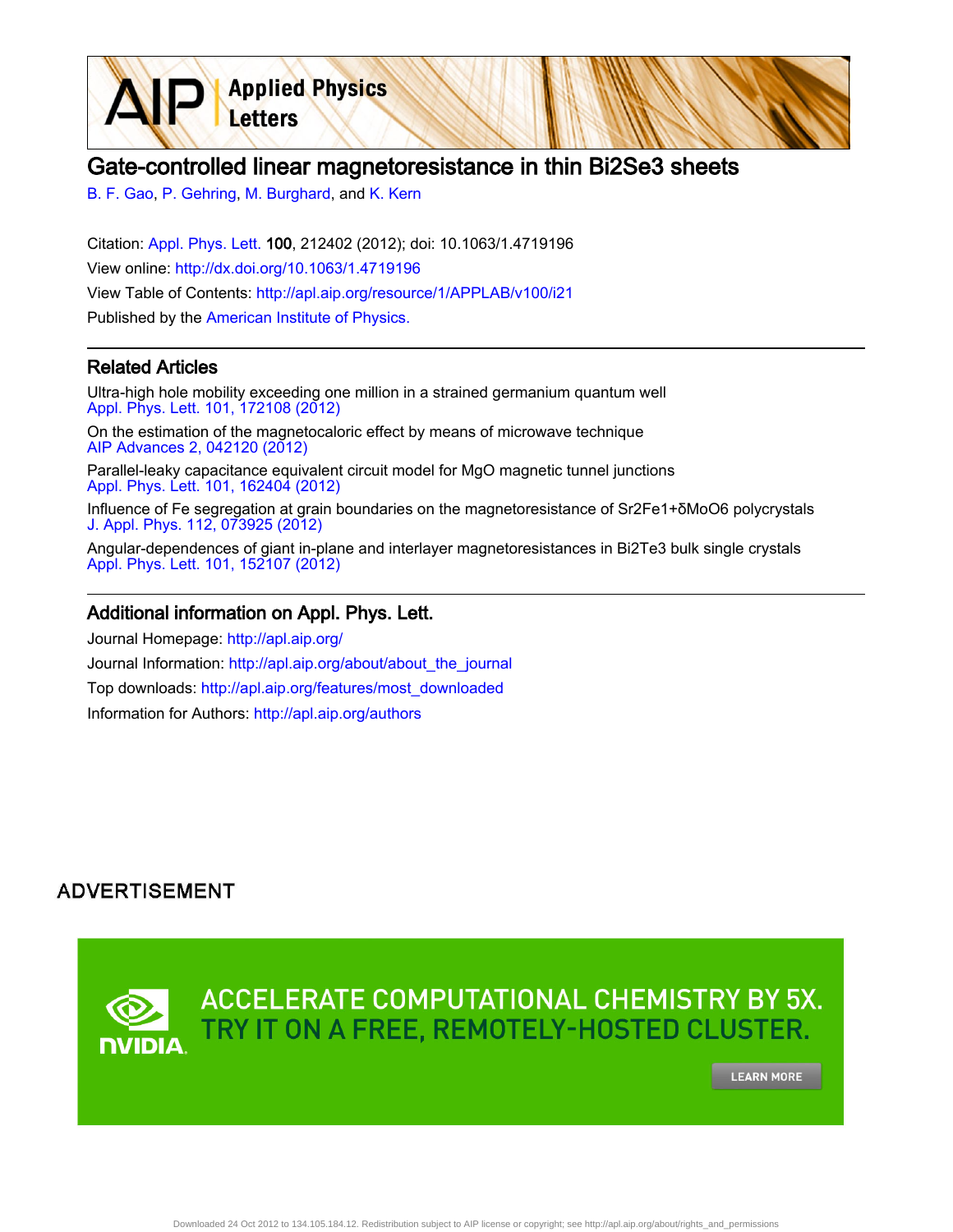## Gate-controlled linear magnetoresistance in thin  $Bi<sub>2</sub>Se<sub>3</sub>$  [sheets](http://dx.doi.org/10.1063/1.4719196)

B. F. Gao (高波),<sup>1,a),b)</sup> P. Gehring,<sup>1,a)</sup> M. Burghard,<sup>1</sup> and K. Kern<sup>1,2</sup> <sup>1</sup>Max Planck Institute for Solid State Research, Heisenbergstrasse 1, D-70569 Stuttgart, Germany <sup>2</sup>Institute de Physique de la Matière Condensée, Ecole Polytechnique Fédérale de Lausanne, CH-1015 Lausanne, Switzerland

(Received 13 February 2012; accepted 22 April 2012; published online 21 May 2012)

We explore the emergence of linear magnetoresistance in thin  $Bi<sub>2</sub>Se<sub>3</sub>$  sheets upon tuning the carrier density using a back gate. With increasingly negative gate voltage, a pronounced magnetoresistance of  $\sim$ 100% is observed, while the associated B-field dependence changes from quadratic to linear. Concomitantly, the resistance-versus-temperature curves evolve from metallic to semiconductor-like, and increasingly strong weak anti-localization behavior is manifested. Analysis of the magnetoresistance data reveals two contributions, namely from the bulk conduction band and from a state inside the bulk gap. The latter is responsible for the linear magnetoresistance and likely represents the topologically protected surface state.  $© 2012$  American Institute of Physics. [\[http://dx.doi.org/10.1063/1.4719196\]](http://dx.doi.org/10.1063/1.4719196)

Linear magnetoresistance (LMR), first discovered about [1](#page-4-0)00 years ago in  $Bi<sub>1</sub><sup>1</sup>$  has been observed in a wide range of materials, albeit the underlying mechanism can be quite different.<sup>[2–9](#page-4-0)</sup> Recently, LMR has been reported for topological insulators (TIs), a class of materials possessing an insulating bulk state combined with a topologically protected conducting surface state  $(TSS)$ .<sup>[10](#page-4-0)–[12](#page-4-0)</sup> Various layered materials including  $Bi<sub>2</sub>Se<sub>3</sub>$ ,  $Bi<sub>2</sub>Te<sub>3</sub>$ , and  $Bi<sub>1-x</sub>Sb<sub>x</sub>$  have been identified as three-dimensional topological insulators (3D TIs) with the aid of angle-resolved photoemission spectroscopy  $(ARPES).$ <sup>[13–19](#page-4-0)</sup> Further hints have been gained from charge transport and scanning tunneling microscopy (STM) studies, in the form of weak anti-localization, $20$  Aharonov-Bohm oscillations, $2^{1,22}$  as well as Shubnikov-de Haas oscilla-tions<sup>[23](#page-4-0),[24](#page-4-0)</sup> and related quantum oscillation phenomena.<sup>[25–28](#page-4-0)</sup> Examples of topological materials in which LMR has been detected are  $Bi_2Se_3$  and  $Bi_2Te_3$ ,  $i^{23,29}$  $i^{23,29}$  $i^{23,29}$  semimetal YPtBi,  $i^{30}$  $i^{30}$  $i^{30}$  as well as the silver-based compounds  $Ag_2Te$  and  $Ag_2Se^{31}$  $Ag_2Se^{31}$  $Ag_2Se^{31}$  In case of the prototypical TI  $Bi<sub>2</sub>Se<sub>3</sub>$ , LMR has been observed under high magnetic fields applied to 100 nm thick nanorib-bons and attributed to the topological surface states.<sup>[29](#page-4-0)</sup> Furthermore, it has been found that  $Bi<sub>2</sub>Se<sub>3</sub>$  thin films are able to exhibit LMR down to a thickness of 6 nm, below which a weak negative magnetoresistance emerges. $32$  In this letter, we demonstrate the possibility to tune the magnetoresistance characteristics of  $Bi<sub>2</sub>Se<sub>3</sub>$  by electrostatically tuning the carrier concentration. Under large negative gate potential, a MR in the order of 100% can be achieved in this manner, a finding that is relevant for magnetic field sensor applications. We assign the LMR observable under such condition to predominant charge transport through TSS. This suggests LMR as a possible fingerprint of TSS in charge transport experiments, thus complementing the widely employed ARPES measurements.

<sup>a)</sup>Authors to whom correspondence should be addressed. Electronic addresses: bo\_f\_gao@mail.sim.ac.cn and p.gehring@fkf.mpg.de.

Thin plates of  $Bi<sub>2</sub>Se<sub>3</sub>$  were synthesized by a catalyst-free vapor transport method.<sup>[33](#page-4-0)</sup> In a typical experiment, 200 mg of ultrapure  $Bi<sub>2</sub>Se<sub>3</sub>$  was placed inside a 2.5 cm diameter quartz tube in the hot zone of a tube furnace, and silicon wafers covered with 300 nm of  $SiO<sub>2</sub>$  in the downstream zone (10–12 cm away from the source). Prior to heating, the quartz tube was repeatedly evacuated to a base pressure below  $10^{-4}$  mbar and purged with ultrapure Ar to remove the residual oxygen. Then the Ar-flow was set to a constant value of 50 sccm, and the furnace heated to the synthesis temperature of 590 $\degree$ C at which it was kept for 5–10 min, followed by cooling down under Ar atmosphere. The chemical composition of the product was confirmed by transmission electron microscopy (TEM) and Raman spectroscopy. The TEM analysis revealed the top and bottom surface of the  $Bi<sub>2</sub>Se<sub>3</sub>$  platelets to be (0001) facets, while their side faces correspond to  $(01\overline{1}0)$  facets. Moreover, from the  $\langle 1\overline{1}00 \rangle$  and  $\langle 11\bar{2}0 \rangle$  diffraction peaks, a lattice constant a of 3.98  $\AA \pm 0.13$  Å (average over 8 different flakes) was calculated, slightly smaller than the previously reported value of 4.14 Å.<sup>[34](#page-4-0)</sup> This difference may originate from a sizeable amount of selenium vacancies in the present samples. The Raman spectra, acquired with a 633 nm laser beam, displayed modes at 131 and 173 cm<sup>-1</sup>, which can be attributed to the  $E<sub>g</sub>$  and  $A_{1g}$  modes of bulk  $Bi_2Se_3$ , respectively.<sup>[35](#page-4-0)</sup> For the electrical transport studies, Cr/Au electrodes were defined using standard e-beam lithography. To reduce the contact resistance, the exposed contact regions were etched for 6 min in diluted HCl directly before the metal deposition, with the aim of removing the surface oxide (mainly  $Bi<sub>2</sub>O<sub>3</sub>$ ).

The two- and four-terminal MR of an approximately 10 nm thick platelet is shown as a function of applied (negative) gate voltage in Figs.  $1(a)$  and  $1(b)$ , respectively. At the measurement temperature of  $T = 40$  K, the most pertinent features could be observed. For the highest negative gate voltage (V<sub>g</sub> = -100 V), a significant MR of  $\sim 80\%$  is reached. The same MR magnitude was reproducibly observed for nine other samples with thicknesses ranging between 10 and 30 nm. In the lower gate voltage regime  $(|V_{g}| < 40$  V), the MR curves display a quadratic B-field

b) Current address: Shanghai Institute of Microsystem and Information Technology, Chinese Academy of Science, 865 Changning Road, 200050 Shanghai, China.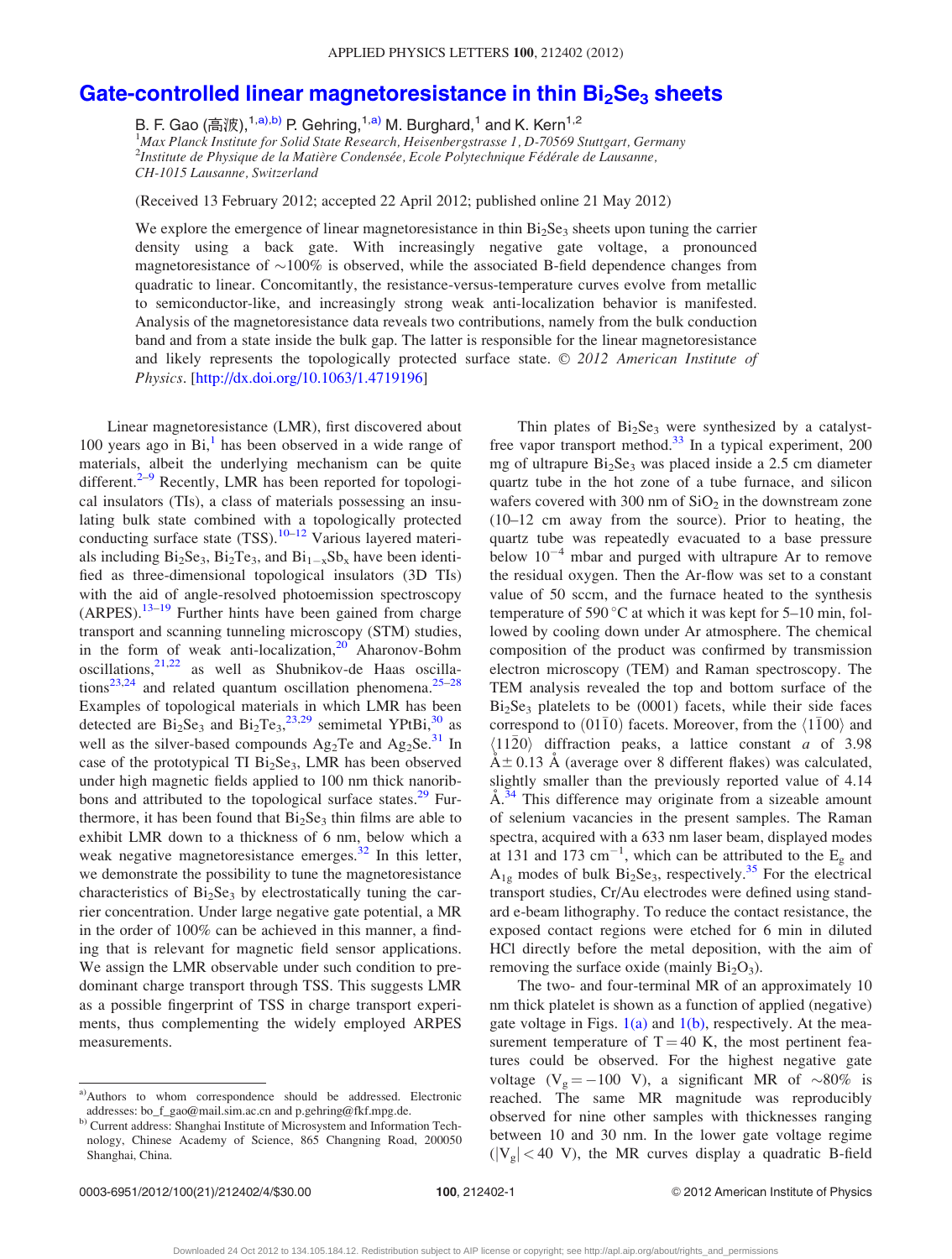<span id="page-2-0"></span>

FIG. 1. (a) Two-terminal magnetoresistance of a  $\sim$ 10 nm thick Bi<sub>2</sub>Se<sub>3</sub> sheet at 40 K and at different back gate voltages. The left panel shows the absolute values, and the right the relative magnetoresistance defined as  $(R(B) - R(B = 0))/R(B = 0)$ . (b) Four-terminal magnetoresistance of the sample at 40 K for different back gate voltages. In left panel, the absolute values are plotted, in the right panel the relative values. In all cases, the Hall contribution was removed from the raw data. Inset: Resistance vs. temperature curves of the sample measured at different gate voltages.

dependence, in accordance with the previous reports.<sup>[36](#page-4-0)</sup> This dependence is characteristic of Lorentz deflection of charge carriers, which can be descried by Kohler's rule<sup>[37](#page-4-0)</sup>

$$
R(B)/R(B = 0) \approx 1 + (\mu B)^2,
$$
 (1)

where  $\mu$  is the carrier mobility. With increasingly negative gate voltage, a transition from quadratic to linear B-field dependence occurs. It is noteworthy that at all gate voltages, the region around  $B = 0$  deviates from the linear dependence as a consequence of the weak anti-localization effect, $20,36$ which is most pronounced at  $V_g = -100$  V.

The trend from quadratic to linear B-field dependence is obvious from both the two- and four-terminal data, evidencing that the LMR cannot be related to contact resistance. In order to unravel its origin, we measured the temperature dependence of resistance at different gate voltages. As exemplified in the inset of Fig.  $1(b)$  for the above sample, with increasingly negative gate voltage the resistance increases, which is suggestive of reduced carrier concentration. It can furthermore be seen that the R vs. T curves exhibit metallic behavior up to  $V_g = -40$  V, while a resistance peak appears at more negative gate voltages. A reasonable explanation for the peak is that two components contribute to the charge transport, with the first one showing normal metallic behav-ior and the second one thermally activated behavior.<sup>[38](#page-4-0)</sup> While the latter behavior is plausibly connected to the thermal excitation of carriers to the bottom of the conduction band, the metallic component can be ascribed to a state inside the bulk gap. Although there is good evidence that this state is the topological surface state (see further below), it is termed "gap state" in the following evaluation of the resistance peak.

Fig.  $2(a)$  depicts a set of MR curves measured on the above sample at different temperatures and fixed  $V<sub>g</sub> = -100$  V. It is apparent that with decreasing temperature, the curves become more linear. In Fig.  $2(b)$ , the corresponding zero field resistance is plotted as a function of temperature. For fitting the curves, we write the total conductance  $G_t$  of the sample as

$$
G_t(T) = G_i(T) + G_b(T), \qquad (2)
$$

where  $G_i$  is the conductance of the gap state, and  $G_b$  is the conductance associated with the bulk conduction band.<sup>[37](#page-4-0)</sup> We furthermore assume that  $G_i$  is given by

$$
G_i(T) = 1/(A + BT), \qquad (3)
$$

where A accounts for the static disorder scattering and B introduces electron-phonon coupling.<sup>[39](#page-4-0)</sup> The thermally activated bulk conductance can be written as

$$
G_b(T) = n_{b0}e^{-\Delta/T}e\mu = 1/(R_{b0}e^{\Delta/T}), \qquad (4)
$$



FIG. 2. (a) Four-terminal magnetoresistance of the same sample as in Fig. 1 measured between 5 and 193 K at fixed  $V_g = -100$  V. Left panel: absolute values; right panel: relative values. (b) Resistance at zero B-field measured as a function of temperature with  $V_g$  fixed at  $-100$  V. Fitting (solid line) of the raw data (stars) reveals a thermally activated behavior. (c) Fits (dashed lines) of the raw magnetoresistance curves (solid lines) recorded at four different temperatures. Fitting was performed using the parallel conduction model involving a bulk conduction band and a topological surface state contribution.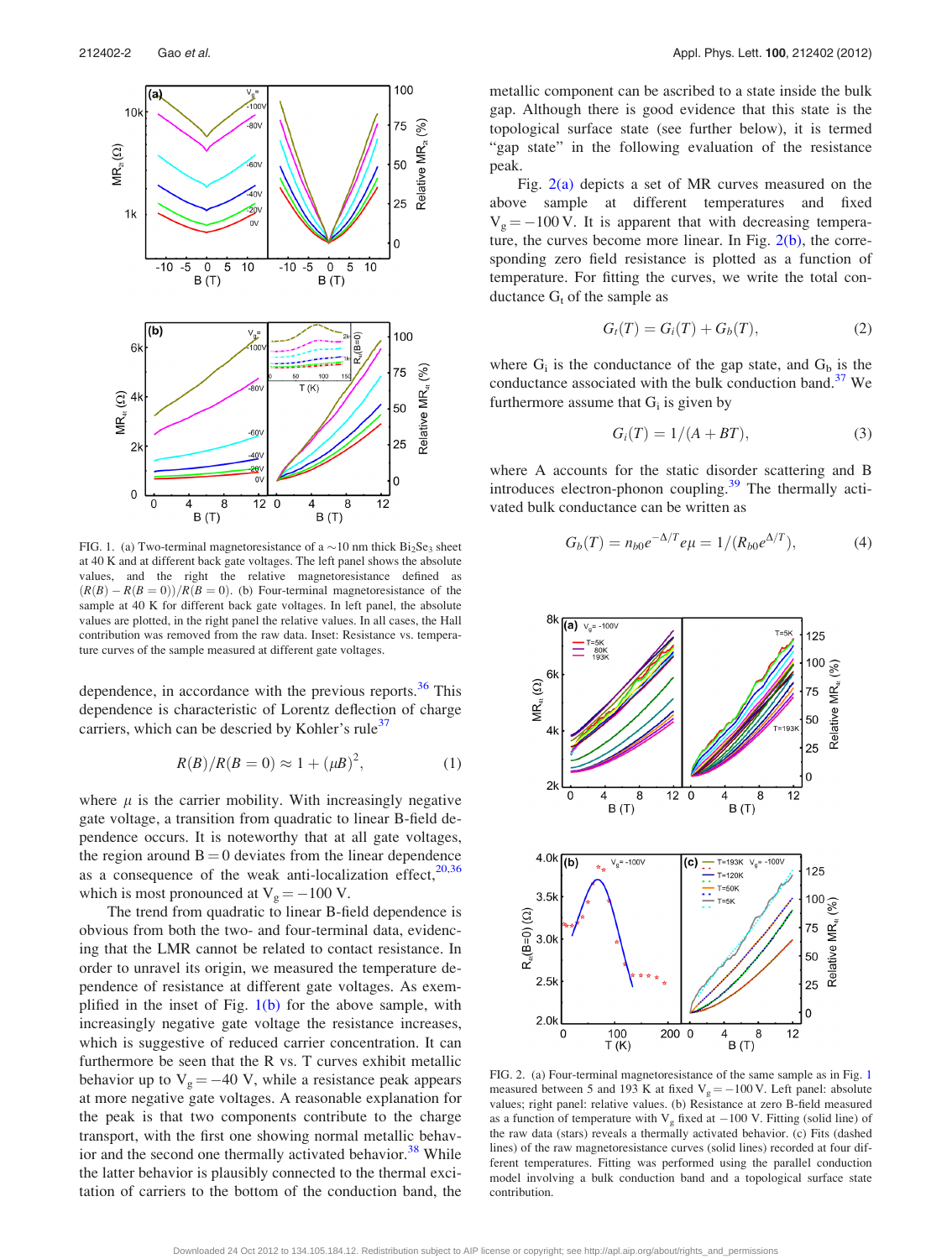where the fitting parameter  $\Delta$  defines the energy gap between the Fermi level and the bottom of the bulk conduction band, and  $G_{b0}$  is the high temperature conductance of the bulk state. The fit of the data in Fig. [2\(b\)](#page-2-0) yields  $\Delta = 369.9$  K,  $R_{b0} = 290.7 \Omega$ , A = 2665.3  $\Omega$ , and B = 18.42 ( $\Omega/K$ ). The extracted gap size  $\Delta$  is significantly larger than the measure-ment temperature in Figs. [1\(a\)](#page-2-0) and [1\(b\)](#page-2-0)  $(T = 40 \text{ K})$ , indicating that under this condition, the bulk conduction band contribution to the transport is strongly suppressed. In fact, based upon the above fitting values, one obtains  $R_b$  (T = 40 K) = 3.0 M $\Omega$  and R<sub>i</sub> (T = 40 K) = 3.4 k $\Omega$ . It follows that the bulk resistance exceeds the gap state resistance by approximately three orders of magnitude and is even larger than the total magnetoresistance measured at the highest B-field (12 T). Accordingly, at low temperature, the gap state is expected to dominate the charge transport and thus impart the observed linear magnetoresistance behavior. The poor agreement between the fit and measured data at lowest temperatures  $(T < 20 K)$  is attributable to electron-electron interaction.<sup>[40](#page-4-0)</sup>

Under the assumption that the gap state and the bulk conduction band are characterized by a linear and quadratic B-field dependence, respectively, the total magnetoresistance is obtained as

$$
R_t(B) = R_t(B) \cdot R_b(B)/(R_t(B) + R_b(B)), \qquad (5)
$$

where  $R_b$  (B) and  $R_i$  (B) are the bulk and gap state resistance. Each component can be expressed by

$$
R_b(B) = R_b(0) + \alpha B^2 \tag{6}
$$

and

$$
R_i(B) = R_i(0) + \beta B. \tag{7}
$$

As  $R_i(0)$  and  $R_b(0)$  are interrelated fitting parameters, only three fitting parameters remain. The fits yield the mobility of the bulk charge carriers  $\mu_b = \sqrt{\alpha/R_b(0)}$  and the bulk carrier density  $n_b = 1/(R_b(0)e\mu_bF)$ , where  $F = W/L = 3$  represents the sample width divided by length. The curve fits in Fig.  $2(c)$ (for  $V_g = -100$  V) describe well the measured data for temperatures at high temperature (roughly above 70 K, see supplementary information<sup>41</sup>). At lower temperatures, by comparison, there is a notable deviation at low B-fields, which is due to the fact that the model does not include the weak anti-localization effect. From the fits, bulk carrier densities of  $5.3 \times 10^{23}$  m<sup>-3</sup> at 193 K and  $4.7 \times 10^{22}$  m<sup>-3</sup> at 70 K were calculated. This decrease upon cooling is in qualitative agreement with the assumed thermally activated behavior, and the absolute values are similar to those reported for  $Bi<sub>2</sub>Se<sub>3</sub>$  nanostructures.<sup>[38](#page-4-0)</sup> Moreover, the obtained gap and bulk state resistance values are consistent with the fitting results based upon Eqs.  $(2)$ – $(4)$  (see supplementary information).

In order to determine the nature of gap state, we further analyze the weak anti-localization (WAL) effect around zero B-field, which is notably enhanced with increasingly negative gate voltage (see Figs.  $1(a)$  and  $1(b)$ ). The low field anomaly in the magneto-conductivity of  $Bi<sub>2</sub>Se<sub>3</sub>$  is well described by the Hikami-Larkin-Nagaoka  $(HLN)^{42}$  $(HLN)^{42}$  $(HLN)^{42}$  equation which assumes surface-state governed charge transport

$$
\Delta \sigma(B) = -\alpha \cdot \frac{e^2}{\pi h} \left[ \psi \left( \frac{1}{2} + \frac{B_\phi}{B} \right) - \ln \left( \frac{B_\phi}{B} \right) \right],\tag{8}
$$

where  $\alpha$  is a constant whose value depends on the involved surfaces ( $\alpha = 1/2$  if only one surface contributes,  $\alpha = 1$  if both the top and bottom surface conduct),  $\Delta \sigma(B) = \sigma(B) - \sigma(0)$  is the variation of 2-D magneto-conductivity, obtainable by multiplying the conductance with the geometric factor  $L/W = 1/3$ ,  $\psi$  is the digamma function, and  $B_{\phi} = \frac{\hbar}{4e l_{\phi}^2}$  is an effective magnetic field related to the dephasing length  $l_{\phi}$ . Previous magnetotransport studies on Bi<sub>2</sub>Se<sub>3</sub>/Bi<sub>2</sub>Te<sub>3</sub> grown by molecular beam epitaxy have concluded that only the top surface of the layer conducts. $20,36$  By contrast, magnetotransport data gained from exfoliated  $Bi<sub>2</sub>Se<sub>3</sub>$  sheets have pointed toward both surfaces contributing to the transport.<sup>38</sup> In Fig. 3(a),  $\Delta \sigma(B)$  is plotted for the above sample under different applied gate voltages. The data can be well fitted using the HLN equation, which underscores that the gap state is the topological surface state of Bi<sub>2</sub>Se<sub>3</sub>. It is apparent that  $\alpha$  increases from 0.6 at  $V_g = 0$  V to 1.2 at  $V_g = -80$  V as seen in Fig. 3(b), suggesting that under the latter condition, charge transport occurs through both surfaces. The fact that  $\alpha$  slightly exceeds the value of 1 might be due to a residual contribution of the bulk state or to the rough estimation of sample geometry. The dephasing length  $l_{\phi}$  shows an initial increase upon changing the gate voltage from  $0 \text{ V}$  to  $-40 \text{ V}$ , which likely reflects the suppression of the bulk conduction band contribution. The subsequent decrease of  $l_{\phi}$  when the gate voltage is made more negative is ascribable to enhanced electron-electron interaction with decreasing electron density.<sup>20</sup>

The finding of gate-controllable LMR in  $Bi<sub>2</sub>Se<sub>3</sub>$  has implications for related materials such as  $Ag_{2+\delta}Te$  and  $Ag_{2+\delta}$ Se, which according to theory are likely candidates as TIs.<sup>[31](#page-4-0)</sup> The MR in these compounds shows a transition from quadratic to linear B-field dependence at a certain crossover field. $5,6$  $5,6$  $5,6$  Thus far, the physical meaning of this field has not been fully clarified. Specifically, within the quantum magnetoresistance model by Abrikosov it corresponds to the Bfield above which all the electrons condense into the first



FIG. 3. (a) Anomaly in the two-dimensional magnetoconductivity, defined as  $\Delta \sigma_{4t}(B) = \sigma_{4t}(B) - \sigma_{4t}(0)$ , for different gate voltages applied to the same sample as in Figs. [1](#page-2-0) and [2.](#page-2-0) The raw data are represented by symbols and the fitting curves by the solid lines. (b) Fitting parameter  $\alpha$  and dephasing length  $l_{\phi}$  as a function of gate voltage, both extracted from the line fits in (a).